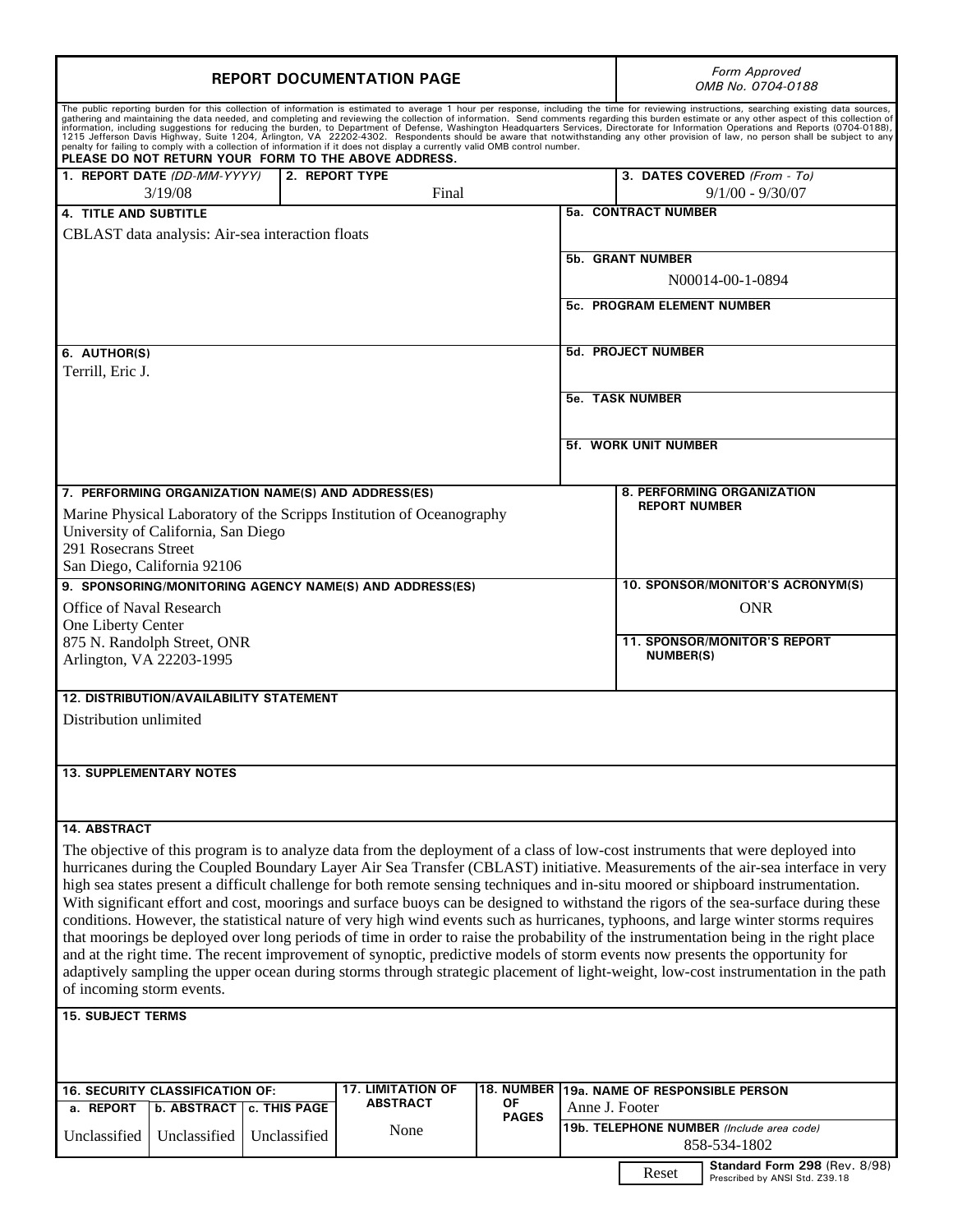## **CBLAST data analysis: Air-sea interaction floats**

Eric J. Terrill Scripps Institution of Oceanography mail code 0213 La Jolla, CA 92093-0213 phone: (858) 822-3101 fax (858) 534-7132 email: et@mpl.ucsd.edu

project website: http://www.cordc.ucsd.edu/projects/cblastFloats/

Award #: N00014-00-1-0894

#### **LONG-TERM GOALS**

Our goal is to better understand air-sea fluxes and oceanic response during extreme wind events using in-situ measurements.

### **OBJECTIVES**

The objective of this program is to analyze data from the deployment of a class of low-cost instruments that were deployed into hurricanes during the Coupled Boundary Layer Air Sea Transfer (CBLAST) initiative. Measurements of the air-sea interface in very high sea states present a difficult challenge for both remote sensing techniques and *in-situ* moored or shipboard instrumentation. While the satellite-based remote-sensing techniques generally lose accuracy in high sea-states due to a lack of understanding of the physics of the parameter that is measured and inverted (ie. microwave scattering, EM bias, passive microwave), *in-situ* measurements are difficult due to the environmental loading placed on the instrumentation and survivability of moorings. Shipboard instrumentation in high seastates is either too costly for long-term measurements or presents a danger to the personnel onboard the vessel. With significant effort and cost, moorings and surface buoys can be designed to withstand the rigors of the sea-surface during these conditions. However, the statistical nature of very high wind events such as hurricanes, typhoons, and large winter storms requires that moorings be deployed over long periods of time in order to raise the probability of the instrumentation being in the right place and at the right time. The recent improvement of synoptic, predictive models of storm events now presents the opportunity for adaptively sampling the upper ocean during storms through strategic placement of light-weight, low-cost instrumentation in the path of incoming storm events.

#### **APPROACH**

Our approach to developing an instrument capable of air-sea interaction measurements in extreme environmental conditions is based on the addition of a few, low-cost instruments integrated into profiling SOLO floats that are modified for missions restricted to the upper ocean. The SOLO, a predecessor to the ALACE type float, is now a mature technology (Davis et al, 1991) which has been produced in very large numbers as part of the WOCE program. The profiling ability of the float is accomplished by changing the float's volume and buoyancy through the pumping of hydraulic fluid from an internal reservoir to an external bladder. Historically, the floats have been able to sample profiles of temperature and measure sub-surface currents by remaining at a pre-programmed depth where the float is neutrally buoyant.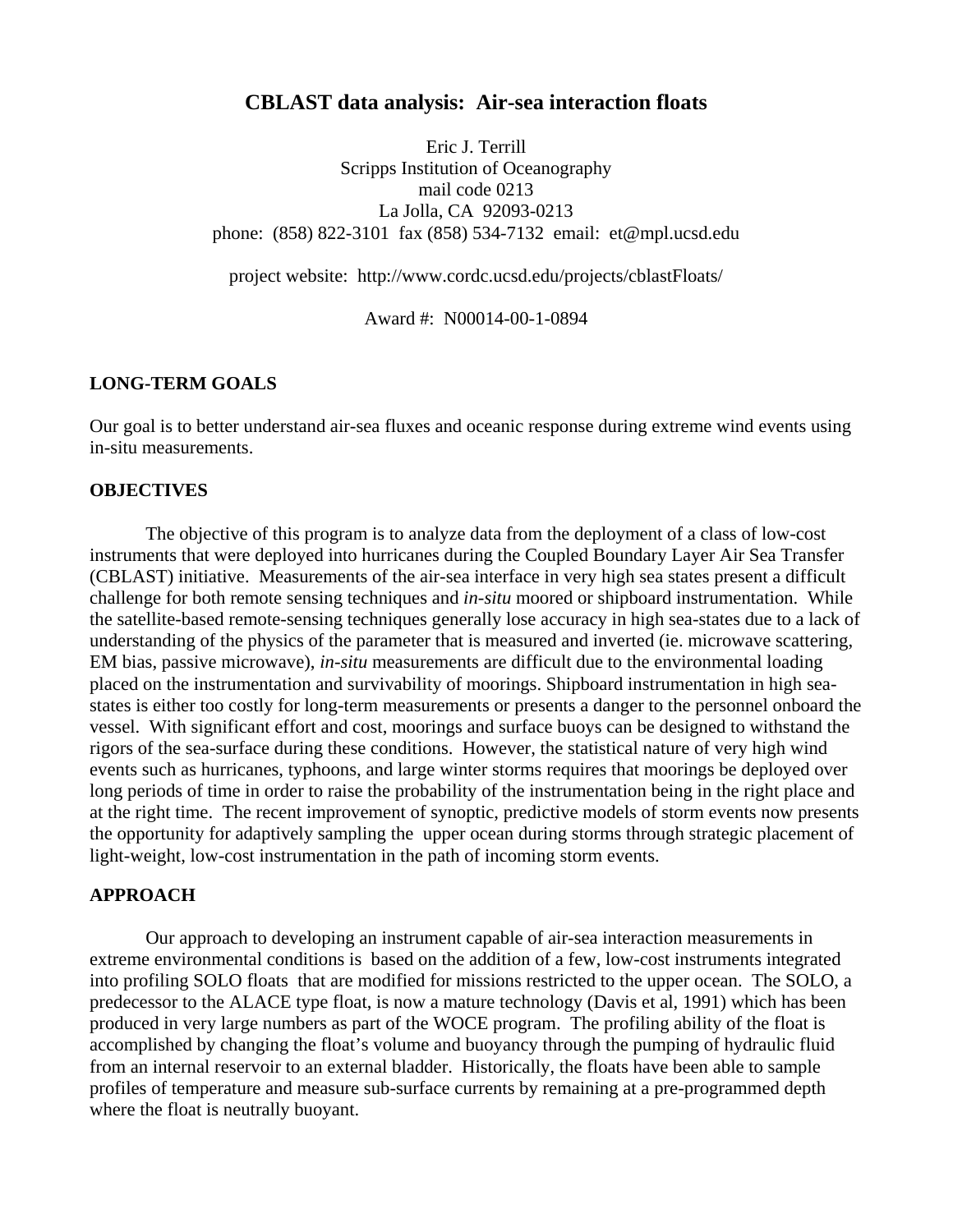Under this project, we developed additional capabilities for the standard SOLO profiler for it to undertake missions specific to studying the air-sea boundary during the hurricane high wind/wave conditions. Modifications to the float included

- a) The use of a new gear motor to allow efficient pump operations in the intended depth range of 0-200m as opposed to the normal ARGO 2000m depth cability
- b) Orbcomm data telemetry system
- c) Design of a new top cap which housed an onboard acoustic altimeter for measuring waves and bubble cloud depths, a passive hydrophone recording system for measuring the ambient noise field, and a CTD.
- d) A robust air-deployment system certified for C130J aircraft.

The mission designed for the CBLAST hurricane float is shown in figure 1 and includes the following:

- Profile temperature and salinity to 200m which we anticipate is below the mixed layer
- Rise to a neutrally buoyant depth of O(30-50)m and park enter a 'hovering' routine. While at this depth, the acoustic ambient noise field and surface wave field is sampled using the sonar altimeter, pressure sensors, and accelerometers.
- Profile to surface to obtain GPS position and transmit data to satellites. Simultaneously burst sample the conductivity and temperature probes at the surface to measure entrained air and temperature fluctuations.
- Repeat cycle every 4 hours for 200 dives.

Nine floats were deployed into the path of Hurricane Frances in 2004 with a cross track spacing of 35km and an along track spacing of 50km. All floats survived their deployment, and were recovered by ship approximately 30 days later. Figure 2 shows the initial float locations, their trajectories, and the paths of Hurricanes Frances and Jeanne.

# **WORK COMPLETED & PRELIMINARY RESULTS**

Our initial focus with the data sets have been to evaluate the quality of the data from the CTD, the sonar altimeter, and the passive acoustic measurements. Our findings are that generally all the data are useful with the caveat that some variables sampled will need careful interpretation. In particular, we have found that digital noise contaminated portions of the ambient sound recordings, which will require conditional averaging of the uncontaminated records of the computed noise spectrum. These findings have resulted in significant changes to the hardware of the ambient sound processor boards for future deployments. In addition, some drift was found in the pre/post calibrations of the conductivity sensor which will need to be accommodated for in subsequent processing.

Analysis work that has been completed includes:

- HWINDS reanalysis data has been obtained and gridded to each float location. HWINDS provides a consistent method to retrieve wind speed estimates as a function of time and space and the arbitrary float locations.
- Waves processing. Time series of the surface waves have been computed from the sonar data at each float location during Hurricane Frances. Surface waves are sampled at 2Hz for twenty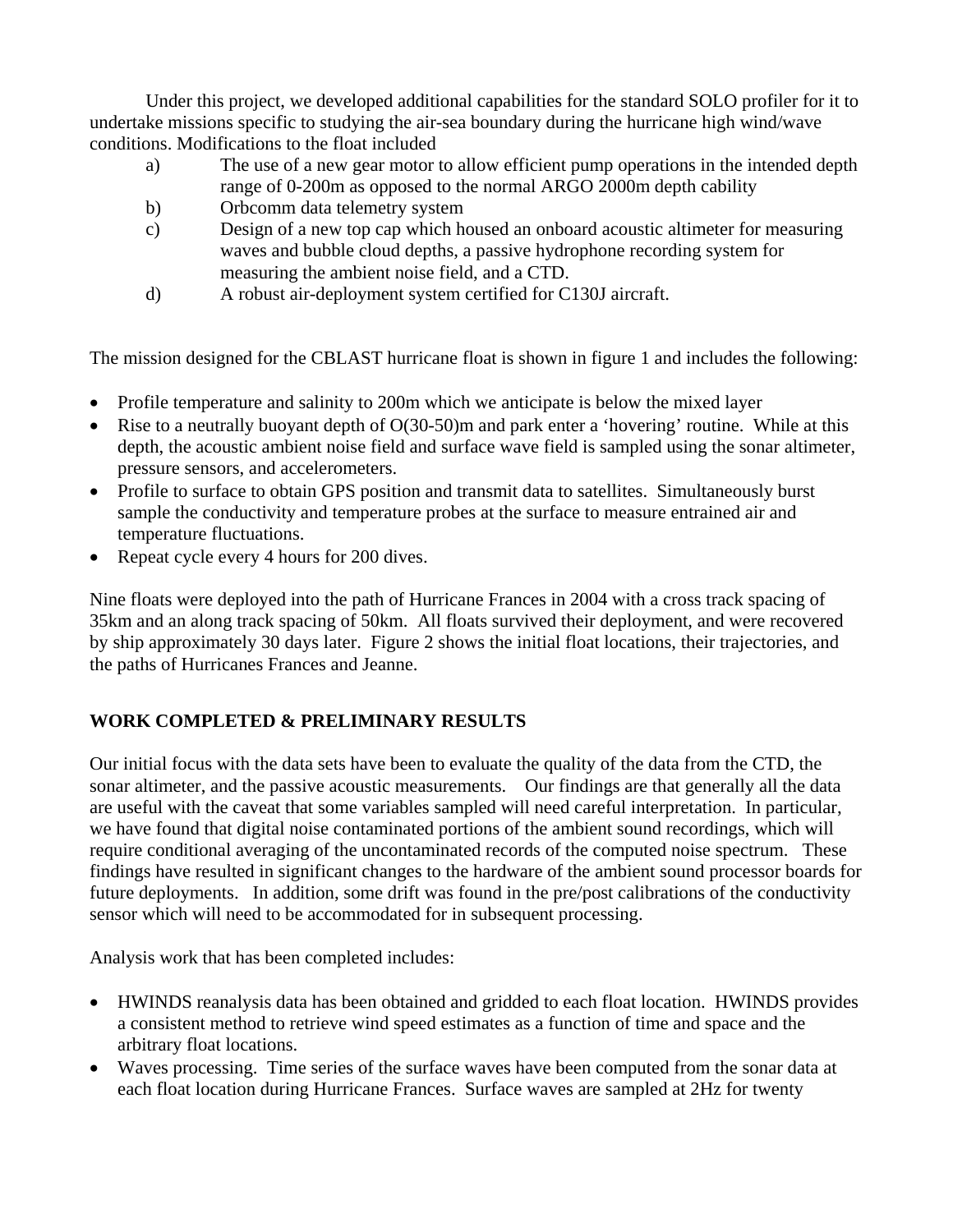minutes every 4 hours. Bulk surface wave statistics (significant wave height, 1-D wave spectrum, peak period, and similar) have been computed for each float record. The nine float array allows us to examine spatial gradients of the surface waves as the storm propagates through the sampling region. Figure 3 shows an example surface wave time series during 25m/s winds. Present work is focused on a statistic analysis of the measured surface waves (eg – direct computation of surface waves through zero-crossing analysis) to examine the distribution of rogue waves and their relation to the forcing and quadrants of the storm. Initial findings indicate several instances of individual waves exceeding the commonly accepted rogue wave definition of two times the significant wave height.

- Bubble layer depth. During periods of high seastate, significant concentrations of bubbles are injected into the upper layer of the ocean. Due to the acoustic impedance differences between air and water, bubbles are very efficient scatterers of sound and provide a target for the upward looking sonar. Our analysis of the sonar data shows that at the highest seastates, the sonar reflects from the base of a bubble layer that is 1-10m in depth and that oscillates with the orbital velocity of the surface waves. Understanding the depth of this layer has important implications due to the dynamic impacts to the upper ocean (eg – a void fraction of  $10^{-4}$  has similar impacts to the density as a 1 degree C change in temperature) and to the fluxes of gases across the air-sea interface. We have analyzed all the sonar data from the float array, and have found that the bubble layer depth scales with  $U^3$ , implying a scaling relationship between the flux of energy and the potential energy of the entrained air. Figure 4 shows all data measured during Fabian and the  $U^3$  relationship using HWINDS wind estimates.
- Heat Content, heat fluxes, and mixing. The CTD data obtained from the storm have been analyzed to examine the changes in the hurricane heat potential and the spatial gradients of this parameter. We find that the heat content has short decorrelation scales over the spatial size of the array deployed, with significant changes in heat content in the regions exposed to the eyewall as opposed to those to the right of the storm. For examples, a float 100km to the right of the eyewall (max winds of 35 m/s) floats experienced very little heat loss, while floats that penetrated the eyewall (winds in excess of 50 m/s) observed heat losses of 60-70 kJcm<sup>-2</sup>. We also find that the bulk of these heat losses are after the passage of the storm which is consistent with the previous findings of D'Asaro which illustrates the importance of storm induced shear motions in mixing deeper/cooler water towards the surface. Figures 5 and 6 illustrate the conditions measured at a float which remained operational while the eye of Frances passed overhead. The results of this effort resulted in a joint publication with other CBLAST PIs D'Asaro, Sanford, and Niiler.
- Scripps graduate student Sarah Zedler successfully defended her Ph.D. thesis in 2008, with the resultant publication "The ocean's response to Hurricane Frances and its implications for drag coefficient parameterization at high wind speed" being accepted for publication in the Journal of Geophysical Research.

## **IMPACT/APPLICATIONS**

The demonstration of our ability to air-deploy an autonomous platform using military aircraft should provide a number of additional of scientific and applied applications that are of DOD interest. The ability to receive time series of in-situ measurements of oceanic conditions during storm events should also be of interest to operational weather models that the assimilation of oceanic data. Our analysis of the surface conditions measured during the storms should provide useful data sets that can be used in activities to define the operational envelopes of surface ships that might be exposed to tropical storms.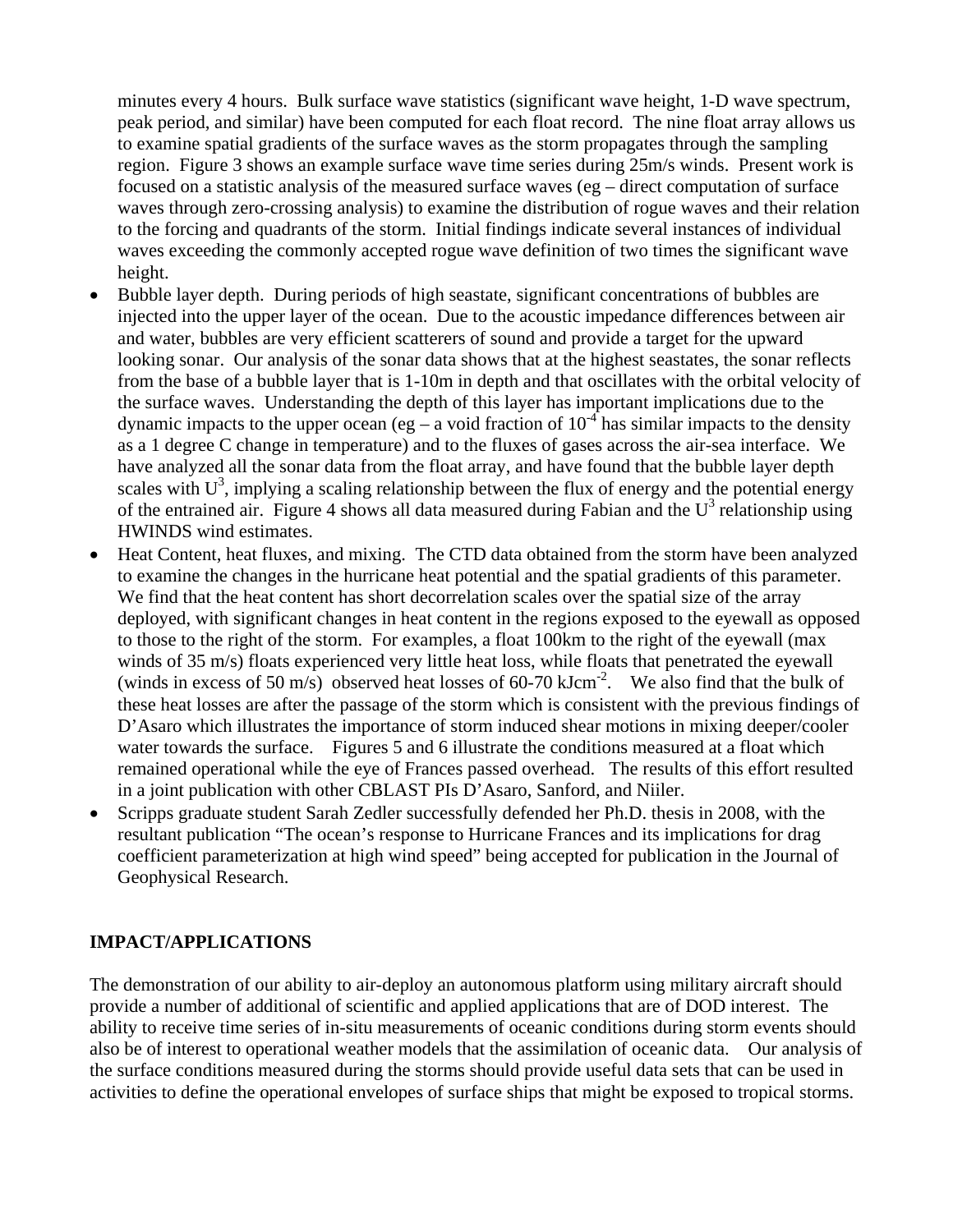

Figure 1. A schematic of the mission schedule for the CBLAST HURRICANE SOLO FLOAT. While at hover depth, the system measures surface waves and the ambient noise field. Conductivity, temperature and depth is measured during the decent portion of the cycle.



Blended altimetry from Colorado Center for Astrodynamics Research, Univ. Colorado, Boulder http://e450.colorado.edu/realtime/gsfc\_global-real-time\_ssh/

Figure 2. Left. The initial float deployment locations overlaid onto maps of a sea hurface height anomaly map created through blended altimetry. Right. The trajectories of the floats over the 29 day deployment and tracks of hurricanes Frances and Jeanne. The array was designed to measure oceanic response during Frances (red line), with two of the floats passing through the eyewall.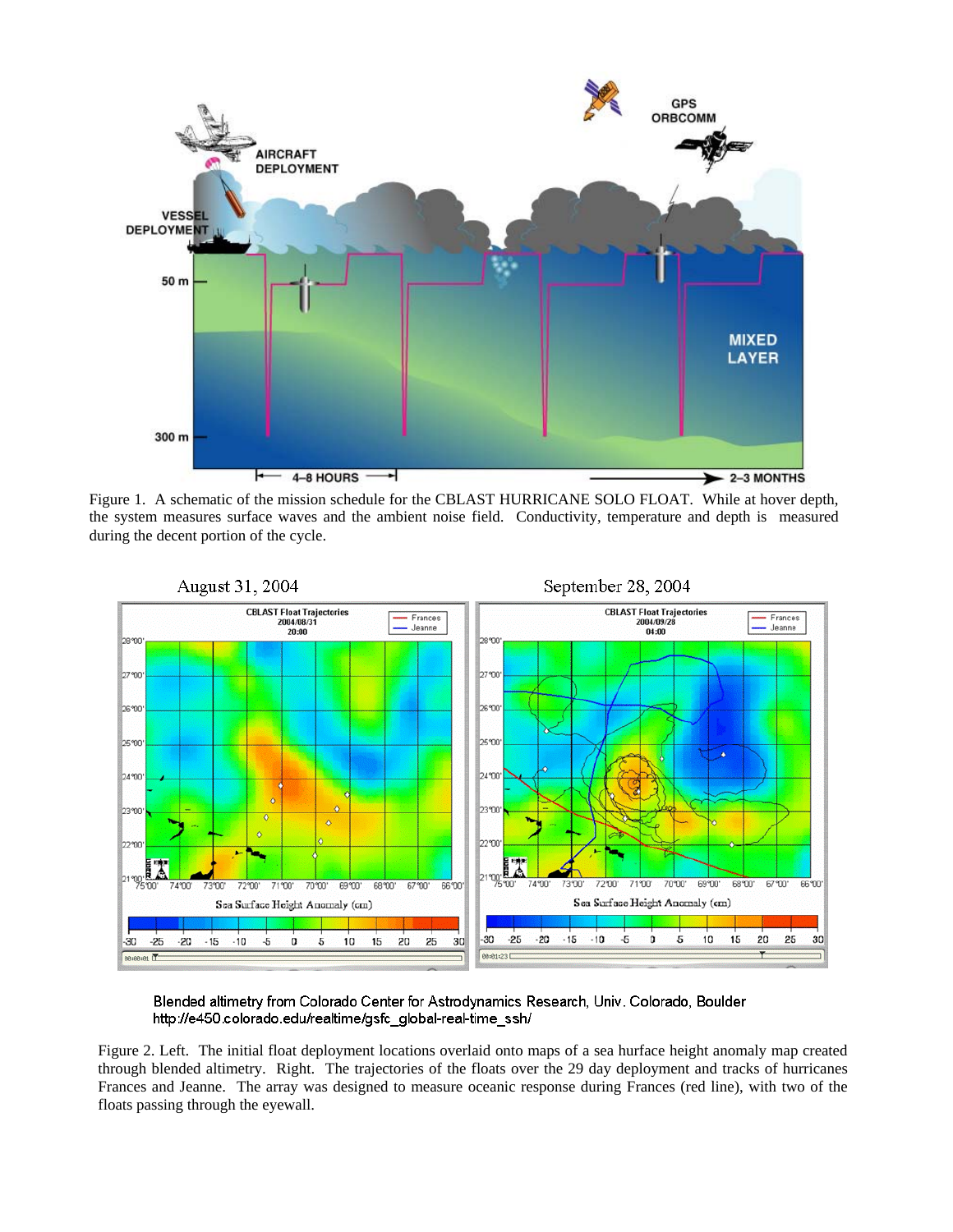

Figure 3. Top. A twenty minute time series of vehicle depth while the vehicle in is hover mode. The sawtooth shape are from active buoyancy corrections the vehicle makes to stay within a pre-determined hover range programmed into the vehicle. The green line is the pressure derived distance to the free surface and blue line is the range measured with the upward looking sonar. While the pressure signal of the surface waves is small since they attenuate with depth, the time series illustrates the sonars ability to remotely measure the surface waves. Bottom. Time series of the free surface computed using simple filtering techniques applied to the pressure and sonar signals. Wind speed estimates using HWINDS reanalysis at the time of these measurements is 25 m/s. The significant wave height and peak period measured by the float at this time is 5.1m and 12.8 seconds respectively.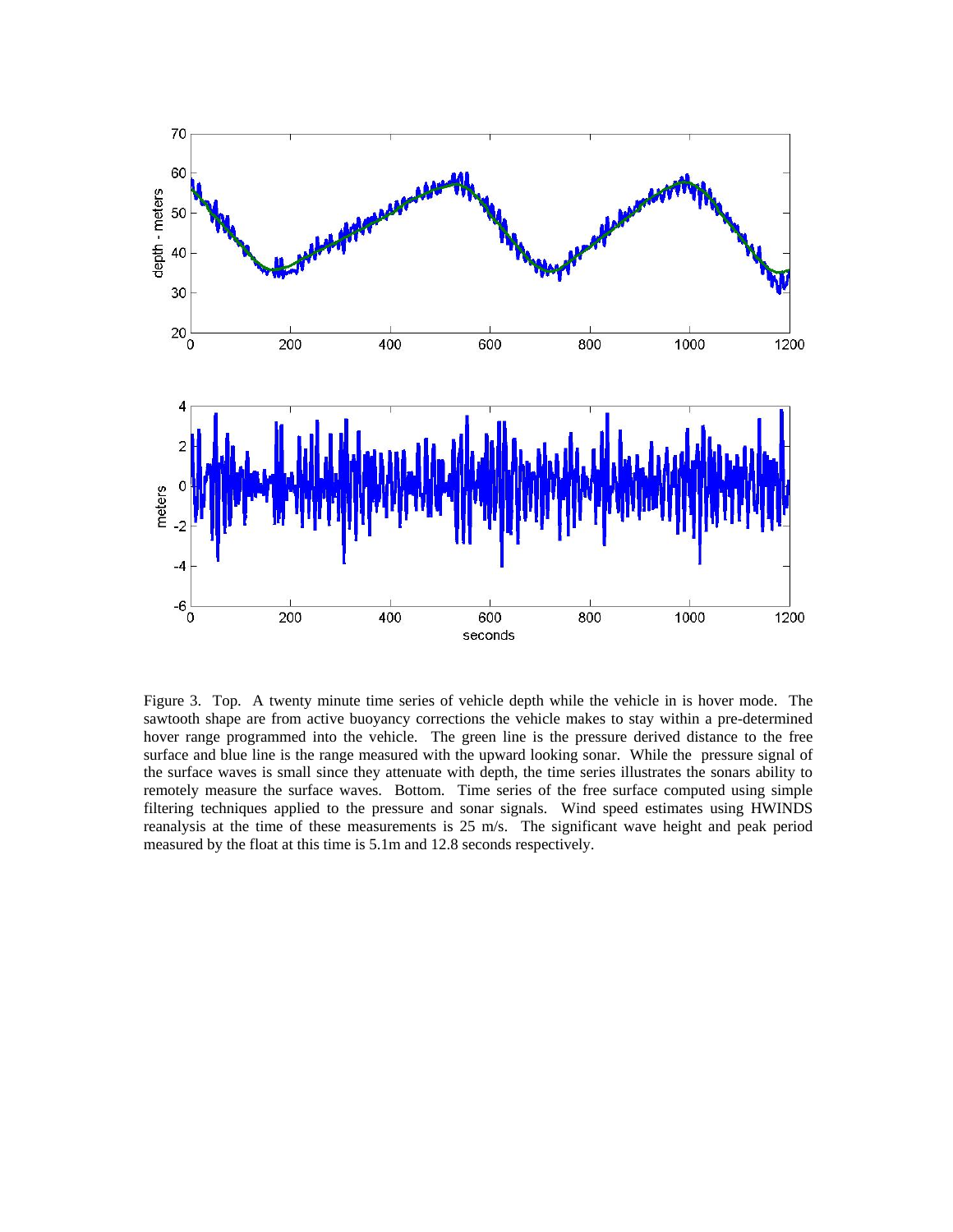

Figure 4. Bubble layer depth measured by the CBLAST float sonar versus surface wind speed estimates from the HWIND reanalysis. The bubble layer depth is a twenty minute average of the difference in free surface derived from the vehicle's pressure sensor and upward looking sonar. At high seas states, the sonar reflects off the base of the bubble cloud, providing a means for estimating the depth of this layer. The reference line illustrates that the depth of this layer scales with the cube of the wind speed.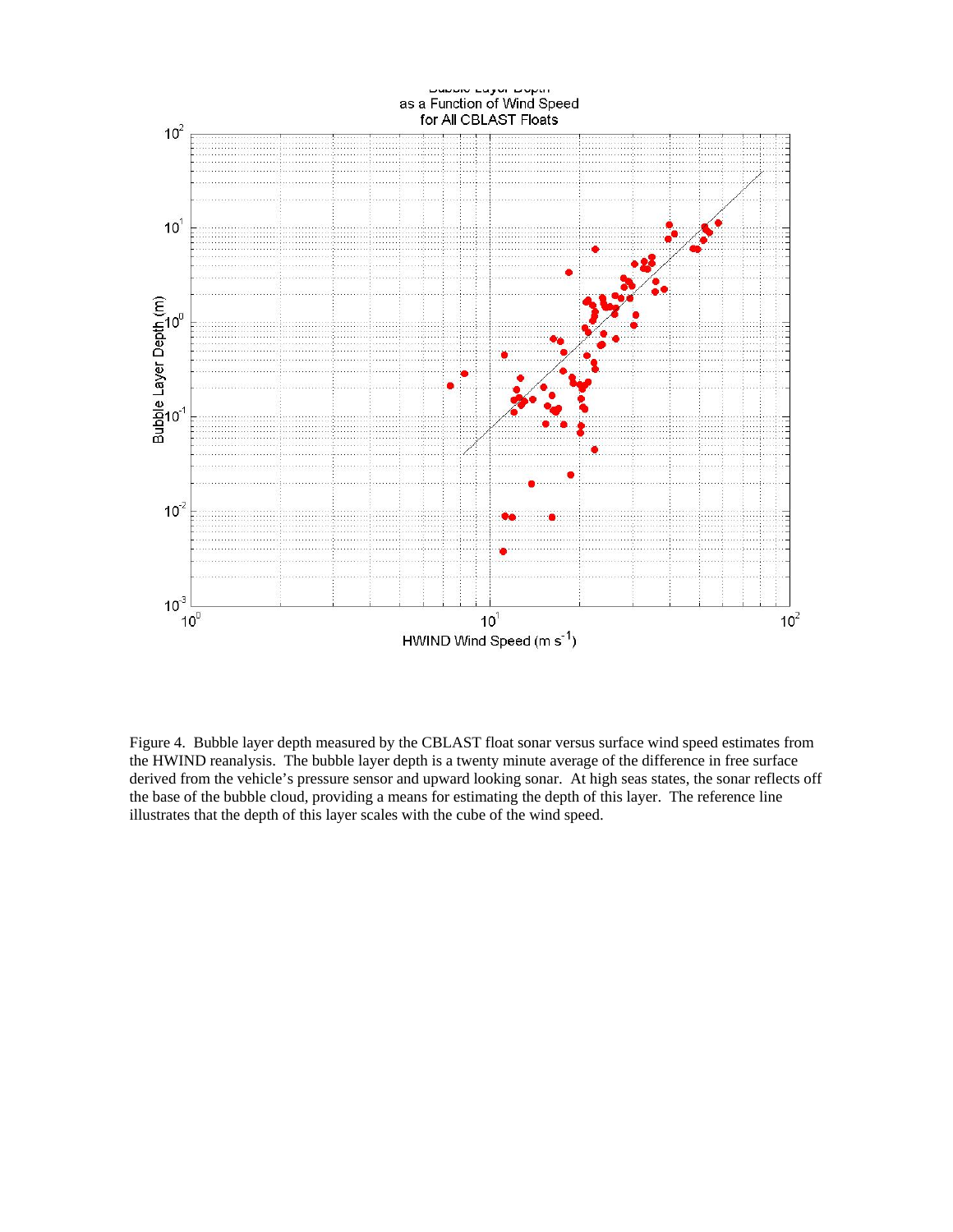

Figure 5. Time series of upper ocean temperatures profiled by CBLAST profiling float #2 during Hurricane Frances. This float was deployed in a location that passed through the eyewall of this strong storm. Apparent in the figure is the rapid uplift of the isotherms during the passage of the eye of the storm and the subsequent inertial motions of the mixed layer depth. The two floats which passed through the eye experience very similar responses, while floats that did not pass through the eye had a reduced oceanic response.